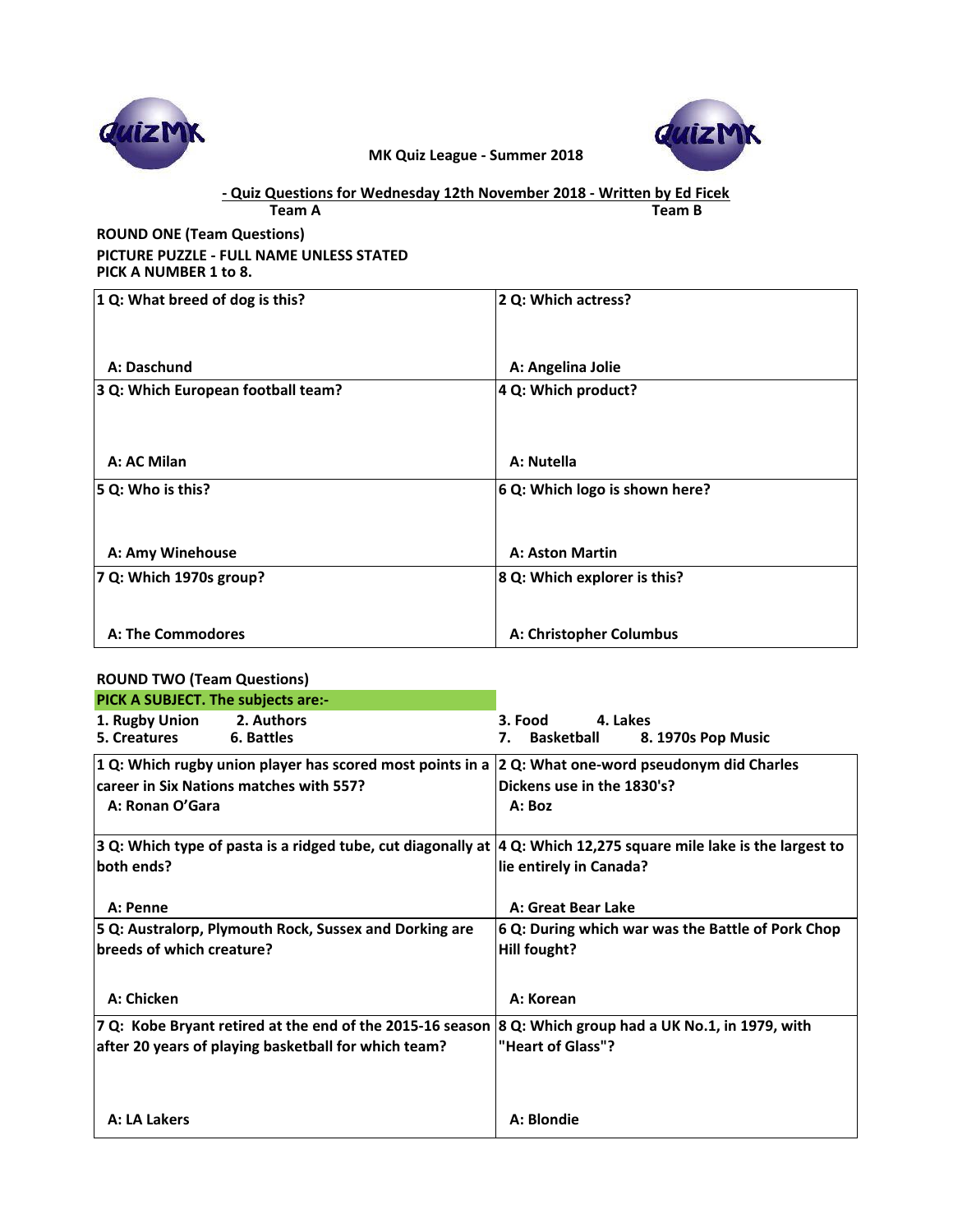



**- Quiz Questions for Wednesday 12th November 2018 - Written by Ed Ficek**

**Team A Team B**

**ROUND THREE (Individual Questions) (Jokers to be used, each team to nominate one player.) Team A to Answer First** 

 **The Categories are:-**

| 1 & 2 Airport Codes                                                                     | 3 & 4 Flags                                                                |
|-----------------------------------------------------------------------------------------|----------------------------------------------------------------------------|
| 5 & 6 2017 Films                                                                        | <b>7 &amp; 8 Cars</b>                                                      |
| 1 Q: Which city is served by the airport with the IATA code<br>BKK?                     | 2 Q: Which city is served by the airport with the<br><b>IATA code SFO?</b> |
| A: Bangkok                                                                              | A: San Francisco                                                           |
| 3 Q: Which bird is on the flag of Mexico?                                               | 4 Q: Which bird is on the flag of Ecuador?                                 |
| A: (Golden) Eagle                                                                       | A: Condor                                                                  |
| 5 Q: In the 2017 film Murder on the Orient Express which<br>actor plays Hercule Poirot? | 6 Q: In the 2017 film Beauty and the Beast which<br>actress plays Belle?   |
| A: Kenneth Branagh                                                                      | A: Emma Watson                                                             |
| 7 Q: Which car manufacturer made a mini SUV called the<br>"Note"?                       | 8 Q: Which motor manufacturer produces the mini<br>SUV called the "Arona"? |
| A: Nissan                                                                               | A: Seat                                                                    |

**ROUND FOUR (Team Questions)**

**PICK A LETTER. Surnames only for individuals : The letters are 1. B 2. D 3. W 4. G 5. M 6. K 7. C 8. L PICK A NUMBER 1 to 8.**

| 1 Q: Look Back in Hunger is whose 2010 autobiography?                                       | 2 Q: In which city did Tyson Fury defeat Wladimir<br>Klitschko to win the World Heavyweight Boxing<br>championship? |
|---------------------------------------------------------------------------------------------|---------------------------------------------------------------------------------------------------------------------|
| A: Jo Brand                                                                                 | A: Dusseldorf                                                                                                       |
| 3 Q: Which British gymnast won two individual gold medals<br>at the 2016 Rio Olympic Games? | $ 4 Q$ : What is the top edge around the deck of a ship<br>or boat called?                                          |
| A: Max Whitlock                                                                             | A: Gunwale (Pronounced And Sometimes Spelt)<br>Gunnel)                                                              |
| 5 Q: In the body the maxilla is the upper jaw. What is the<br>name of the lower jaw?        | 6 Q: Which former leader of the Liberal Democrats<br>died in June 2015?                                             |
| A: Mandible                                                                                 | A: Charles Kennedy                                                                                                  |
| 7 Q: What is another name for the garbanzo bean?                                            | 8 Q: What is Peter Griffin's wife called in the cartoon<br><b>Family Guy?</b>                                       |
| A: Chickpea                                                                                 | A: Lois                                                                                                             |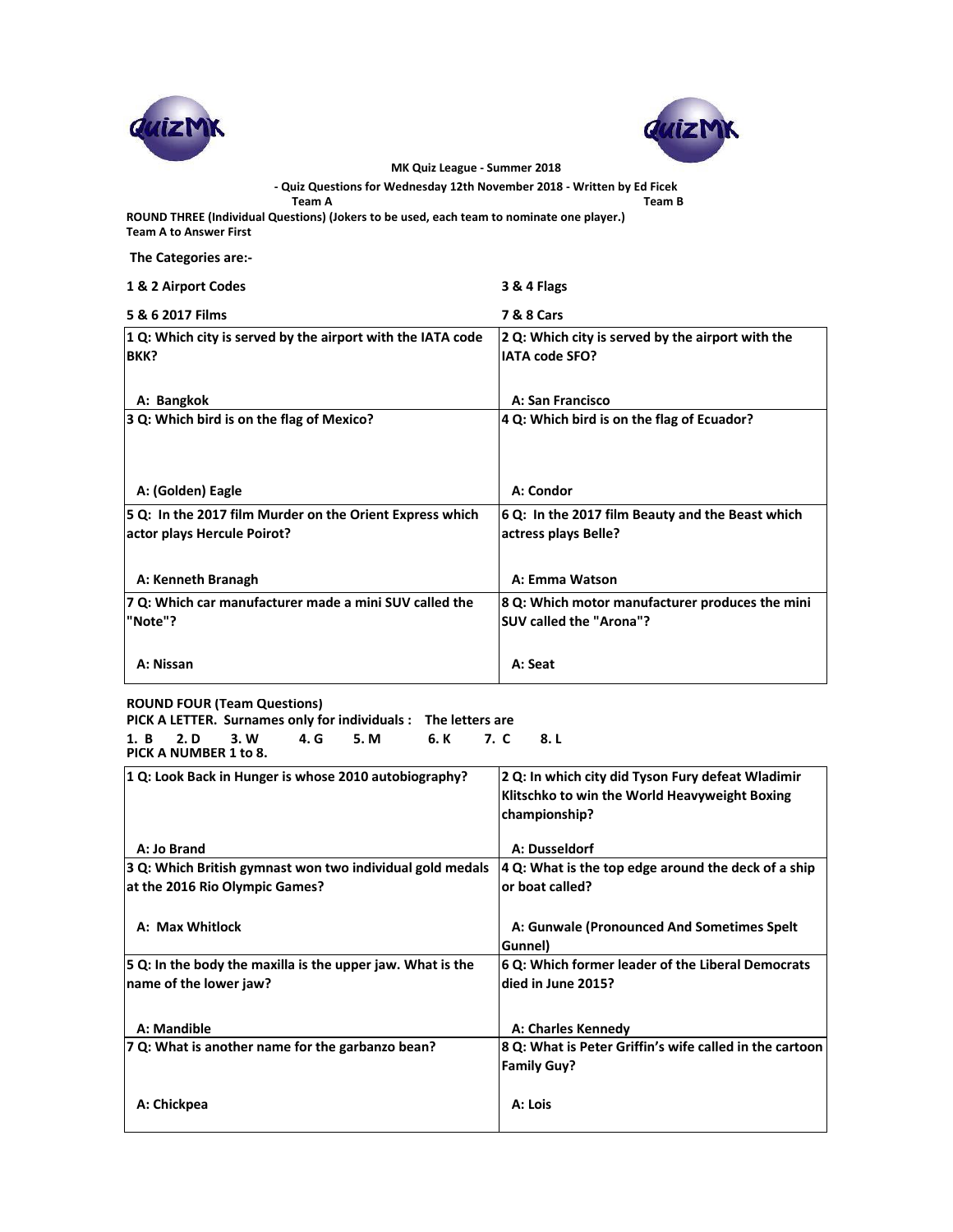



**Team A Team B - Quiz Questions for Wednesday 12th November 2018 - Written by Ed Ficek**

# **ROUND FIVE (Team Questions)**

### **POT LUCK. TEAM A to answer first.**

**The questions must be progressed only from 1 - 8.**

| 1 Q: What word can mean either a type of ribbed cloth or                                                  | 2 Q: What word can mean loose broken rocks or     |  |
|-----------------------------------------------------------------------------------------------------------|---------------------------------------------------|--|
| la measure of cut wood?                                                                                   | someone who is vulgarly self-assertive?           |  |
|                                                                                                           |                                                   |  |
| A: Cord                                                                                                   | A: Brash                                          |  |
| 3 Q: In Scrabble - without any extra points being scored                                                  | 4 Q: In Scrabble - without any extra points being |  |
| what is the value of the word 'JIGSAW'?                                                                   | scored what is the value of the word 'BUCKET'?    |  |
|                                                                                                           |                                                   |  |
| A: 17                                                                                                     | A: 14                                             |  |
| 5 Q: Of which American state is Salt Lake City the capital?                                               | 6 Q: Olympia is the capital of which American     |  |
|                                                                                                           | state?                                            |  |
|                                                                                                           |                                                   |  |
| A: Utah                                                                                                   | A: Washington                                     |  |
| 7 Q: Which male artist went to number one in the UK with 8 Q: Which male artist went to number one in the |                                                   |  |
| "Are you ready for Love?                                                                                  | UK with "Leave Right Now"?                        |  |
|                                                                                                           |                                                   |  |
| A: Elton John                                                                                             | A: Will Young                                     |  |
| <b>HALF TIME!</b>                                                                                         |                                                   |  |

#### **ROUND SIX ( TEAM QUESTIONS ) PICTURE PUZZLE - FULL NAME UNLESS STATED PICK A NUMBER 1 to 8.**

| PILK A NUIVIDER I 10 8.<br>1 Q: Which logo is this? | 2 Q: What is this?                      |
|-----------------------------------------------------|-----------------------------------------|
|                                                     |                                         |
| A: Unilever                                         | A: Sea Urchin                           |
| 3 Q: What is the name for this type of basket?      | 4 Q: Which 1970s TV programme?          |
|                                                     |                                         |
| A: Trug                                             | A: Bless this house                     |
| 5 Q: Who is this?                                   | 6 Q: Which edible legume food is shown? |
| A: Lionel Messi                                     | A: Lentils                              |
| 7 Q: What is the meaning of this Dingbat?           | 8 Q: Which former PM is this?           |
| A: Right between the Eyes                           | A: Harold Wilson                        |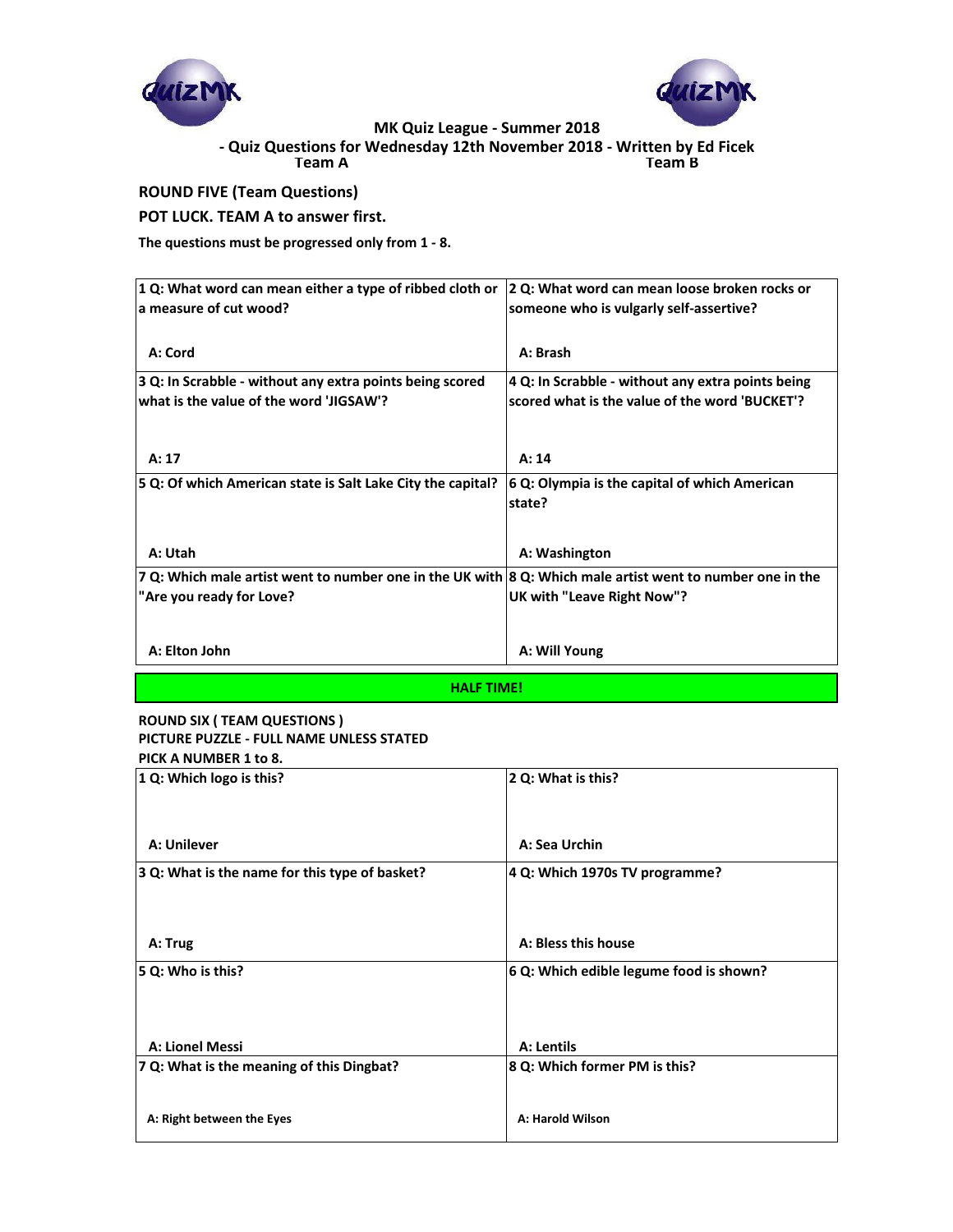



| - Quiz Questions for Wednesday 12th November 2018 - Written by Ed Ficek                                                            |                                                        |
|------------------------------------------------------------------------------------------------------------------------------------|--------------------------------------------------------|
| <b>Team A</b>                                                                                                                      | <b>Team B</b>                                          |
| <b>ROUND SEVEN (Team Questions)</b>                                                                                                |                                                        |
| <b>BLOCKBUSTERS ROUND: The Letters are</b>                                                                                         |                                                        |
| 1. JRM<br>2. COC<br>5. HBP<br>6. TA<br>3. SOAP<br>4. TTN                                                                           | 7. MLV<br>8. THOT                                      |
| 1 Q: Ferdinand Joseph Lamothe was the original name of which jazz 2 Q: Which was the last 'Carry On' film, released in<br>pianist? | 1992?                                                  |
| A: Jelly Roll Morton                                                                                                               | A: Carry On Columbus                                   |
| 3 Q: Samuel L Jackson demanded that which film should keep its                                                                     | 4 Q: In 2003 Ben Elton wrote which compilation musical |
| original title when the production company wanted it changed to                                                                    | based on the music of Rod Stewart?                     |
| Pacific Air Flight 121?                                                                                                            |                                                        |
| A: Snakes On A Plane                                                                                                               | A: Tonight'S The Night                                 |
| 5 Q: The Nobel Prize winning physicist, Leon Lederman called it                                                                    | 6 Q: What was the name of Gary Numan's backing         |
| "The God Particle", but by what name is it officially known?                                                                       | group in the 70s?                                      |
|                                                                                                                                    |                                                        |
| A: Higgs-Boson Particle                                                                                                            | A: Tubeway Army                                        |
| 7 Q: In "Coronation St" which actor has played Kevin Webster since 8 Q: Which 1965 film starring Kirk Douglas and Richard          |                                                        |
| 1983?                                                                                                                              | Harris is based on the true story of the sabotage of a |
|                                                                                                                                    | German-run heavy-water plant during the Second World   |
|                                                                                                                                    | War?                                                   |
| A: Michael Le Vell                                                                                                                 | A: The Heroes of Telemark                              |

#### **ROUND EIGHT (Individual Questions) (Jokers to be used, each team to nominate one player.)**

**Team A to Answer First**

 **The Categories are:- 1 & 2 Spelling 3 & 4 Monopoly 5 & 6 Rugby Union 7 & 8 Counties 1 Q: Spell the word:Poignant (Pron: Poy nee ant) - evoking a keen sense of sadness or regret 2 Q: Spell the word: Occurrence?**  A: Poignant **A: Poignant A: Poignant A: Occurrence 3 Q: In the game of Monopoly, what is the single rent for landing on Pall Mall? 4 Q: In the game of Monopoly, what is the single rent for landing on Bow Street? A: £10 (Ten) A: £13 (Fourteen) 5 Q: Which team plays their home games at Sixways Stadium? 6 Q: Which team plays their home games at Sandy park?** A: Worcester (Warriors) **A: Worcester (Warriors)** A: Exeter (Chiefs) **7 Q: In which English county is Canvey Island? 8 Q: In which English county is the Isle of Sheppey** A: Essex **A:** Kent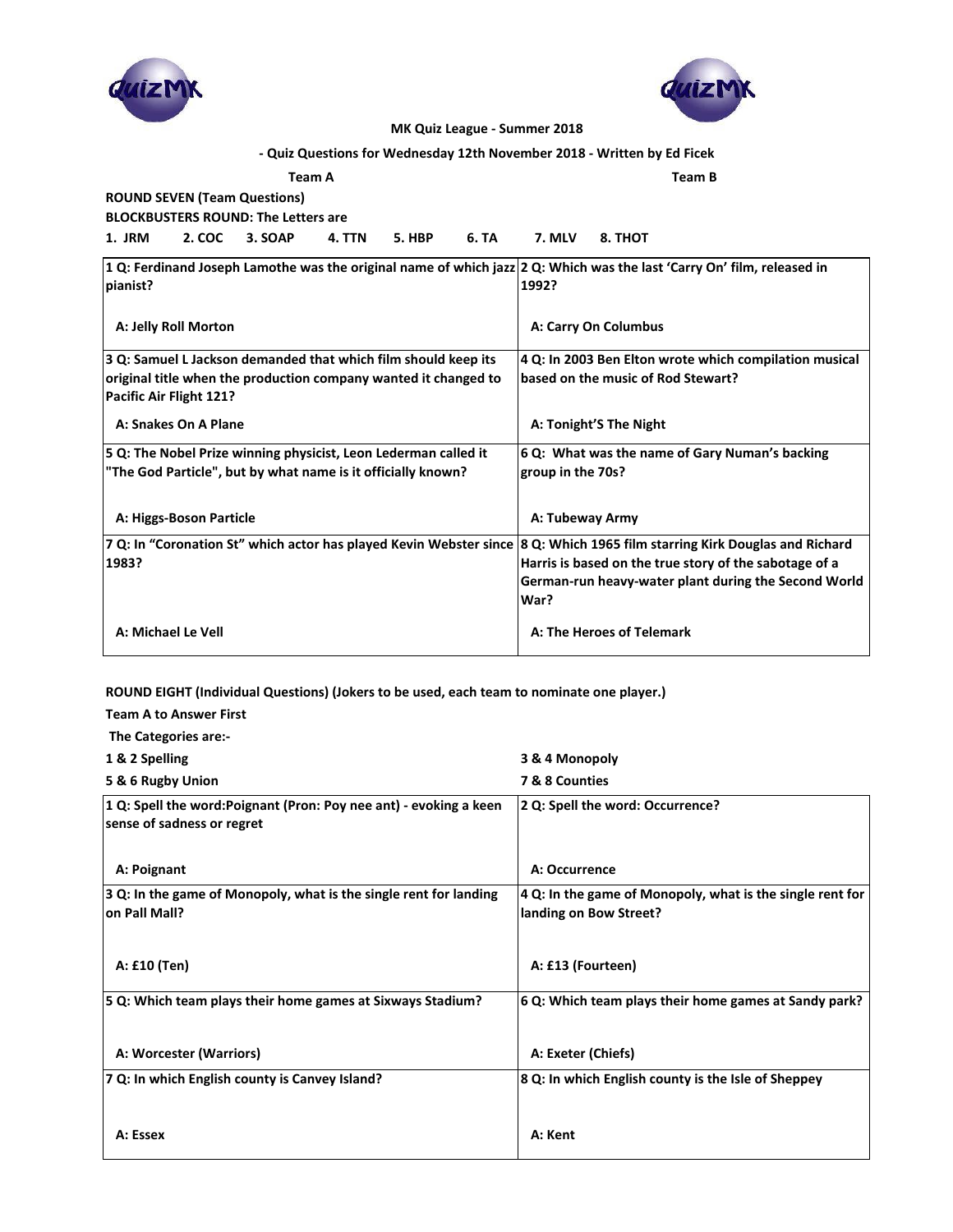



# **- Quiz Questions for Wednesday 12th November 2018 - Written by Ed Ficek**

**Team A Team B**

**ROUND NINE (Team Questions) THEME ROUND. This weeks theme is FILMS PICK A NUMBER 1 to 8.**

| 1 Q: In the award winning film "Invictus", (about the<br>South African Rugby World Cup win in 1995) who did<br><b>Matt Damon play?</b> | 2 Q: Melman the Giraffe is a character is which<br>Disney animation film of 2005? |
|----------------------------------------------------------------------------------------------------------------------------------------|-----------------------------------------------------------------------------------|
| A: Francois Pienaar (Sa Rugby Captain)                                                                                                 | A: Madagascar                                                                     |
| 3 Q: Who wrote and directed the 2003 film "Love                                                                                        | 4 Q: Who plays the part Green Lantern in the 2011                                 |
| Actually"?                                                                                                                             | film 'Green Lantern'?                                                             |
| <b>A: Richard Curtis</b>                                                                                                               | A: Ryan Reynolds                                                                  |
| 5 Q: Made in 1961, what was the last film of both                                                                                      | 6 Q: What was the first Martin Scorsese film that                                 |
| <b>Marilyn Monroe and Clark Gable?</b>                                                                                                 | Robert De Niro appeared in, released in 1973?                                     |
| A: The Misfits                                                                                                                         | A: Mean Streets                                                                   |
| 7 Q: What is the name of Bruce Willis's character in the                                                                               | 8 Q: How many James Bond films were released                                      |
| "Die Hard" movies?                                                                                                                     | during Ian Fleming's lifetime?                                                    |
| A: John McClane                                                                                                                        | A: Two (Dr No And From Russia With Love)                                          |

#### **ROUND TEN (Team Questions)**

| PICK A SUBJECT. The subjects are:-                                                                        |                                                                                                             |
|-----------------------------------------------------------------------------------------------------------|-------------------------------------------------------------------------------------------------------------|
| 1. Rugby Union<br>2. Metals                                                                               | 3. Year in the Life<br>4. Composers                                                                         |
| 5. Household items<br>6. Words                                                                            | <b>Playwrights</b><br>8. Roads<br>7.                                                                        |
| 1 Q: A player in which rugby union position wears the<br>Inumber 9?                                       | 2 Q: The Isle of Anglesey gives its name to<br>anglesite, a naturally occurring sulphate of which<br>metal? |
| A: Scrum Half                                                                                             | A: Lead                                                                                                     |
| 3 Q: Give a year in the life of Russian Tsar Ivan the<br>Terrible.<br>A: 1530 - 1584                      | 4 Q: Who composed the opera Idomeneo?<br>A: W. A. Mozart                                                    |
|                                                                                                           |                                                                                                             |
| 5 Q: A solution of sodium hypochlorite in water is the<br>most common ingredient of which household item? | 6 Q: What word connects a type of implement, a<br>debauched man and an upward or downward<br>inclination?   |
| A: Bleach                                                                                                 | A: Rake                                                                                                     |
| 7 Q: Who wrote the three-act comedy play Private                                                          | 8 Q: In the UK what 'A' number is given to the                                                              |
| Lives?                                                                                                    | <b>Great West Road?</b>                                                                                     |
| A: Noël Coward                                                                                            | A: A4                                                                                                       |